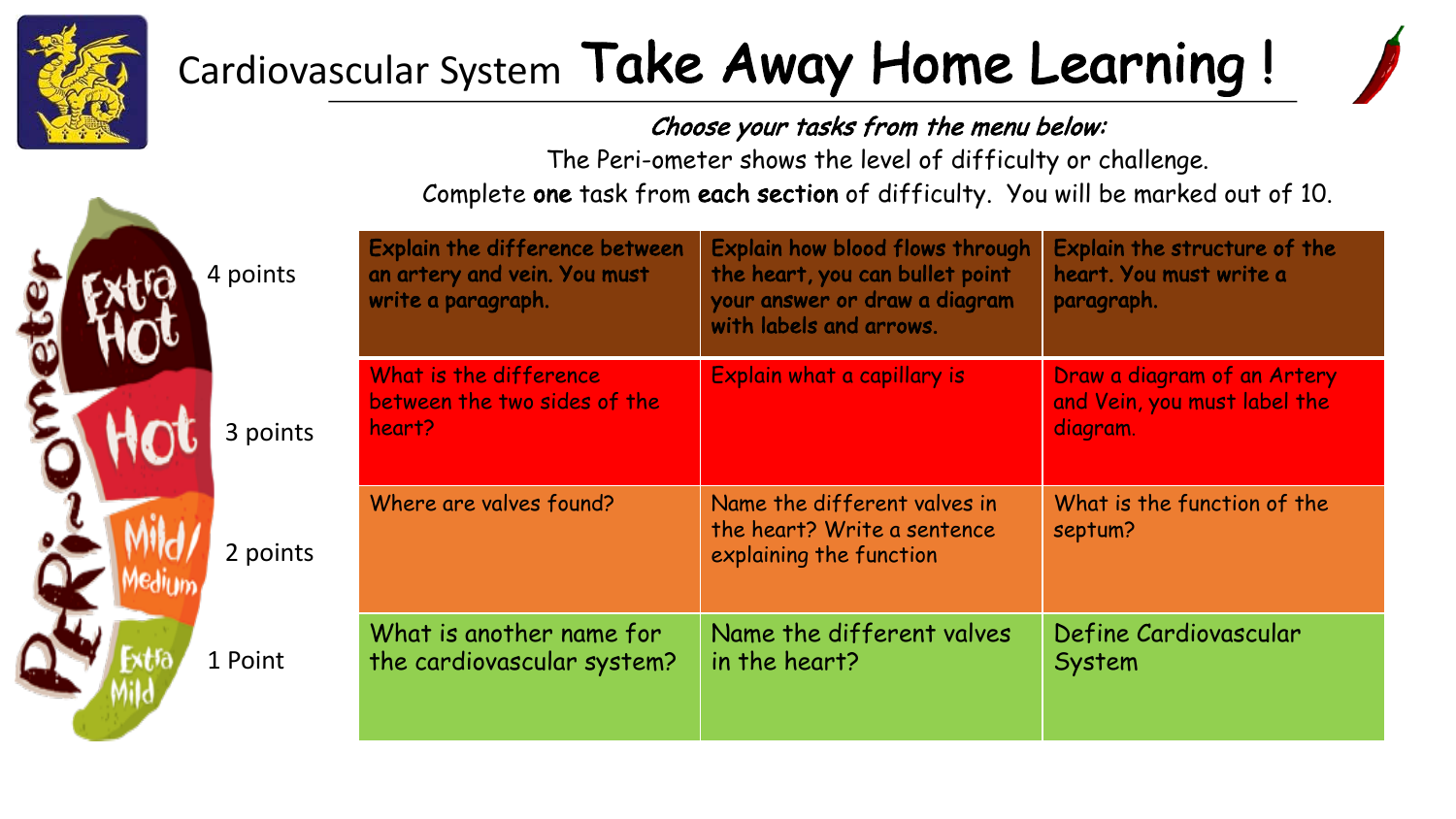1 Point

What is another name for the cardiovascular system?



Where are valves found?

Another name for the cardiovascular system is The Circulatory System

3 points

Explain what a capillary is

A capillary is the smallest of your bodies vessels. They are only 1 cell thick and they collect carbon dioxide. Also, they are are the sites of oxygen transfer. They also allow other nutrients to get from the blood stream into other organs

Valves are found between the chambers in the heart and they are in blood vessels